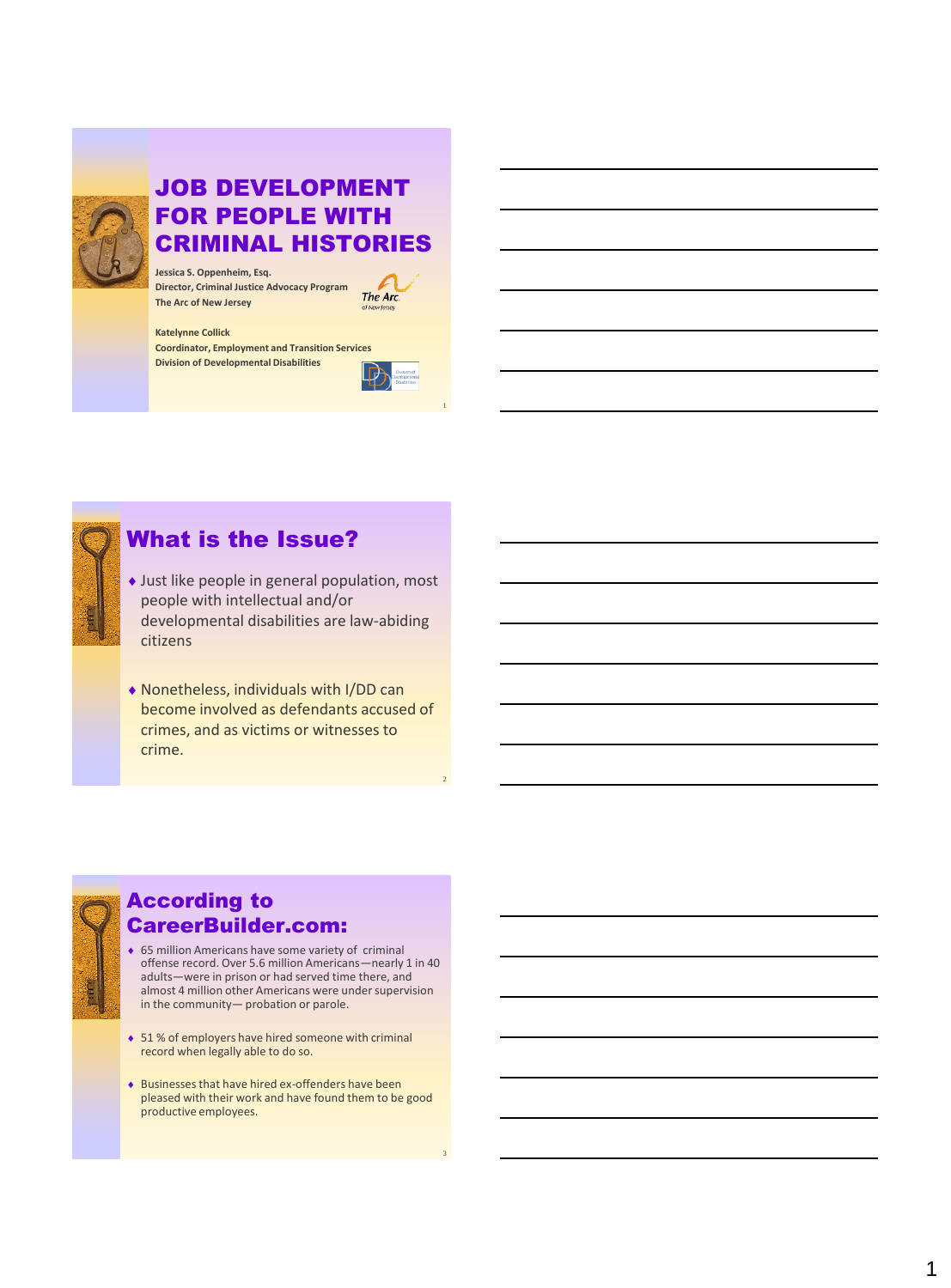

- While the use of criminal background checks has soared, the share of the U.S. population with criminal records has risen to over one in four adults.
- The National Employment Law Project reported that over 90% of companies use background checks in their hiring decisions.
- This impacts people with I/DD even more.

4

5

6



### Criminal Justice Advocacy Program

- Program identifies and outlines community based services which can be incorporated into probation conditions for defendants with developmental disabilities.
- The goal is to increase success in the community.
- The CJAP serves as the liaison between the criminal justice and human service systems.
- Experience with people with I/DD and criminal involvement.



## Overview of Offender w/ I/DD

◆ Male



- Unemployed
- Aware of and try to hide disability
- Ages 20 40
- ◆ Sex Offenses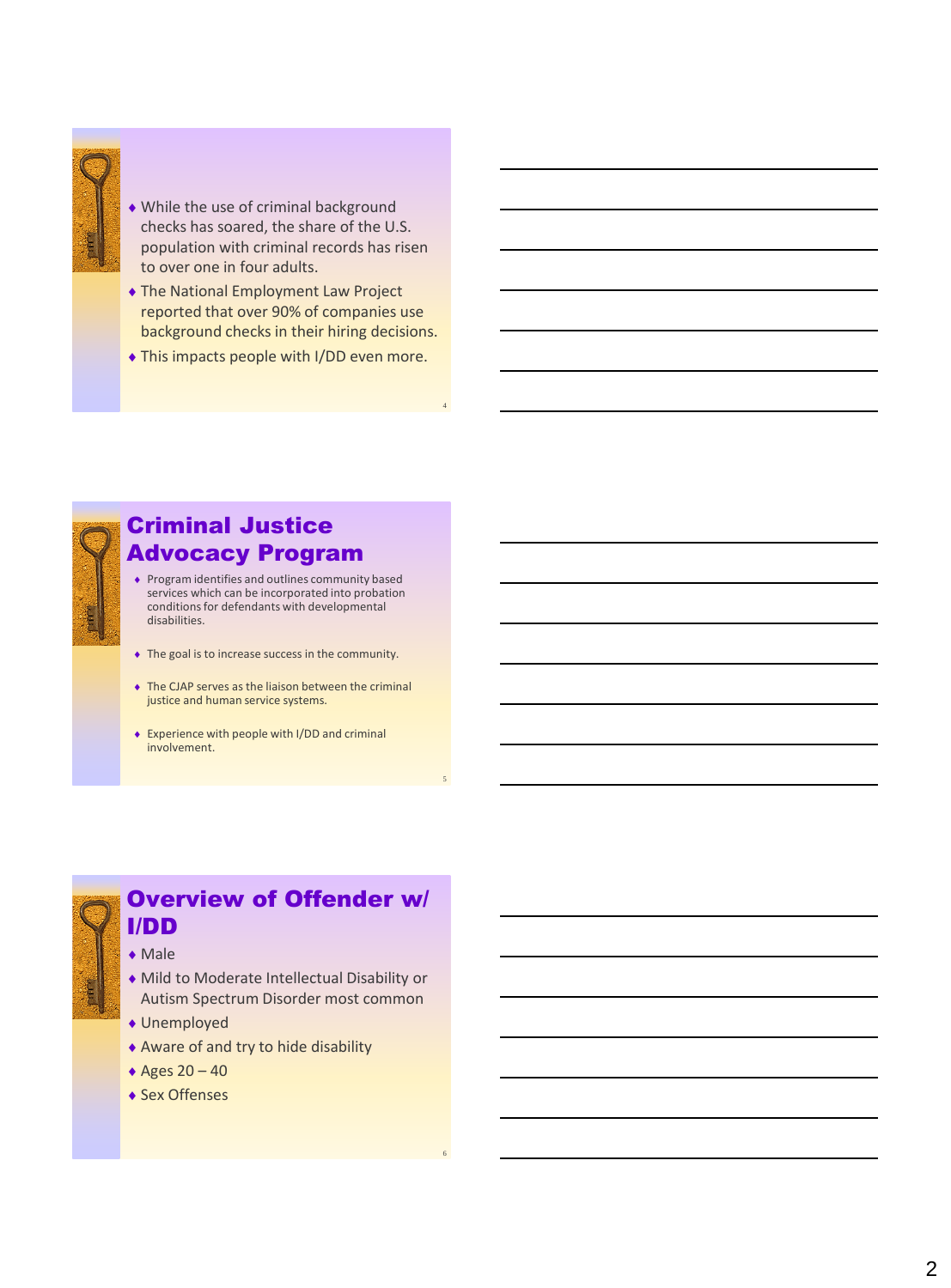

#### More Obstacles than non -I/DD

- Offenders w/ I/DD more likely to plead guilty to original charges than non -disabled cohorts
- More likely to spend more time incarcerated
- More likely to be denied parole



#### **Definitions**

 **Felony** – Crimes punishable by at least one year of prison time. In New Jersey, indictable offense or crime.

7

8

9

- **Misdemeanors** Less severe charges punishable by a fine or jail time less than one year. In New Jersey a disorderly persons or petty d.p. offense.
- ◆ Pre-Trial Intervention (PTI) A program that diverts certain offenders from the ordinary criminal justice process.



### Pre -Trial Intervention (PTI)

- Must be first indictable offense
- ◆ Facts of the case are taken into consideration individually
- Desire of victim to forgo prosecution
- During PTI supervision charges are "inactive"
- After successful completion of PTI the complaint, indictment or accusation will be dismissed with prejudice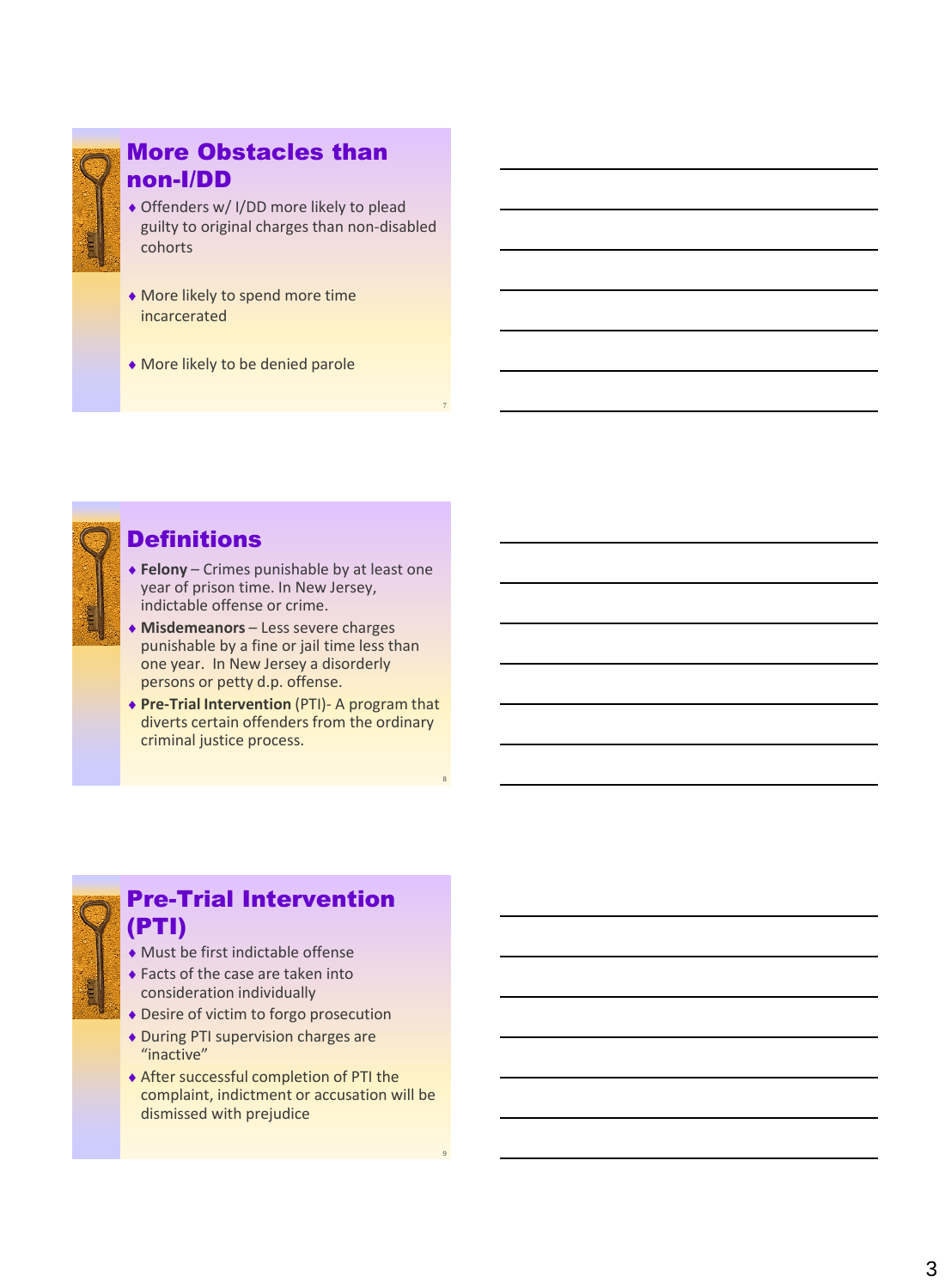

#### Conditional Dismissal Program

- Municipal Courts also have a PTI program called the Conditional Discharge program
- ◆ For first offenders charged with certain disorderly persons offenses



#### Convictions Only

- Employer should only be considering matters that result in a conviction
- At least one-third of felony, or indictable, arrests do not result in a conviction
- Background checks often include inaccuracies



#### Expungement

- Expunging- the extraction and isolation of all records on file concerning a person's detection, apprehension, arrest, detention, trial or disposition of an offense within the criminal justice system.
- A full guide describing how to expunge your criminal record is available on-line at<br>www.judicians.tate.nt.us or [www.judiciary.state.nj.us](http://www.judiciary.state.nj.us/) or

10

11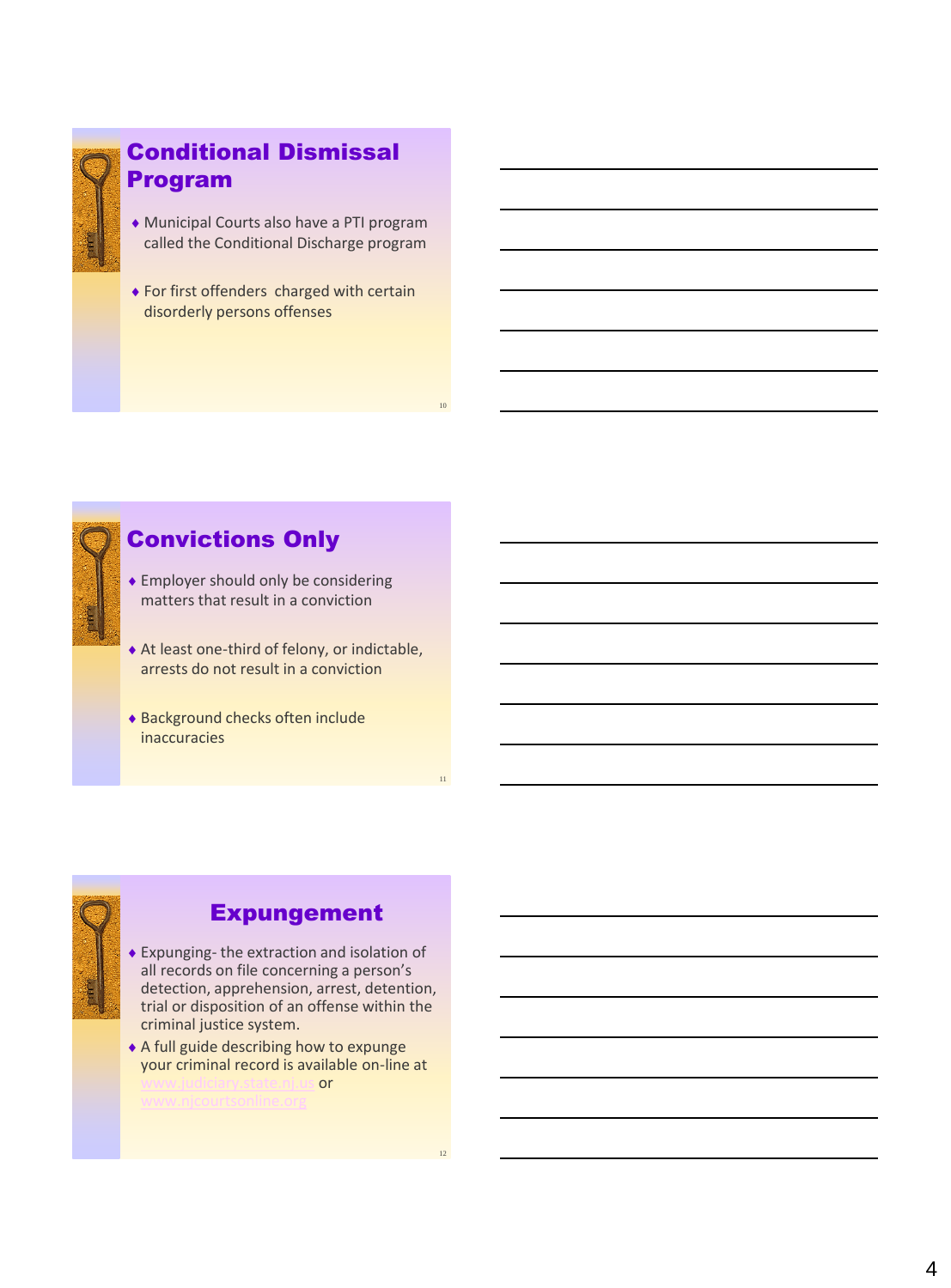

#### Eligibility for Expungement

- Indictable offense- crimes punishable by 6 months jail time or more.
- Disorderly persons offense Crime punishable by less than 6 months of jail time. (Municipal court)
- Violation of municipal ordinance
- May only have 1 indictable offense in any state. Must wait 10 years from the conviction (**Now 5)**
- May not have more than 2 disorderly persons convictions after the indictable offense
- Must wait 5 years from d.p. conviction (**Now 3)**
- Municipal Ordinances 2 years from conviction or completion of probation/parole, and payment of fines.

13

14

15

◆ PTI – 6 months from completion



#### New Expungement Statute eff. 4/18/16

- Intent is to expand availability of expungement to make it easier for people to expunge convictions
- Give Court more discretion in waiving fines and penalties, waiving fees and in granting petitions for expungement



#### New Expungement Statute

- Reduces the waiting period for **disorderly persons** offenses (misdemeanors) from 5 to 3 years
- Reduces the waiting period from 10 to 5 years for **Crimes**
	- When everything is complete except the 10 year time, including penalties and fees are paid
	- At least 5 years have gone by
	- Person unable to pay fines due to compelling circumstances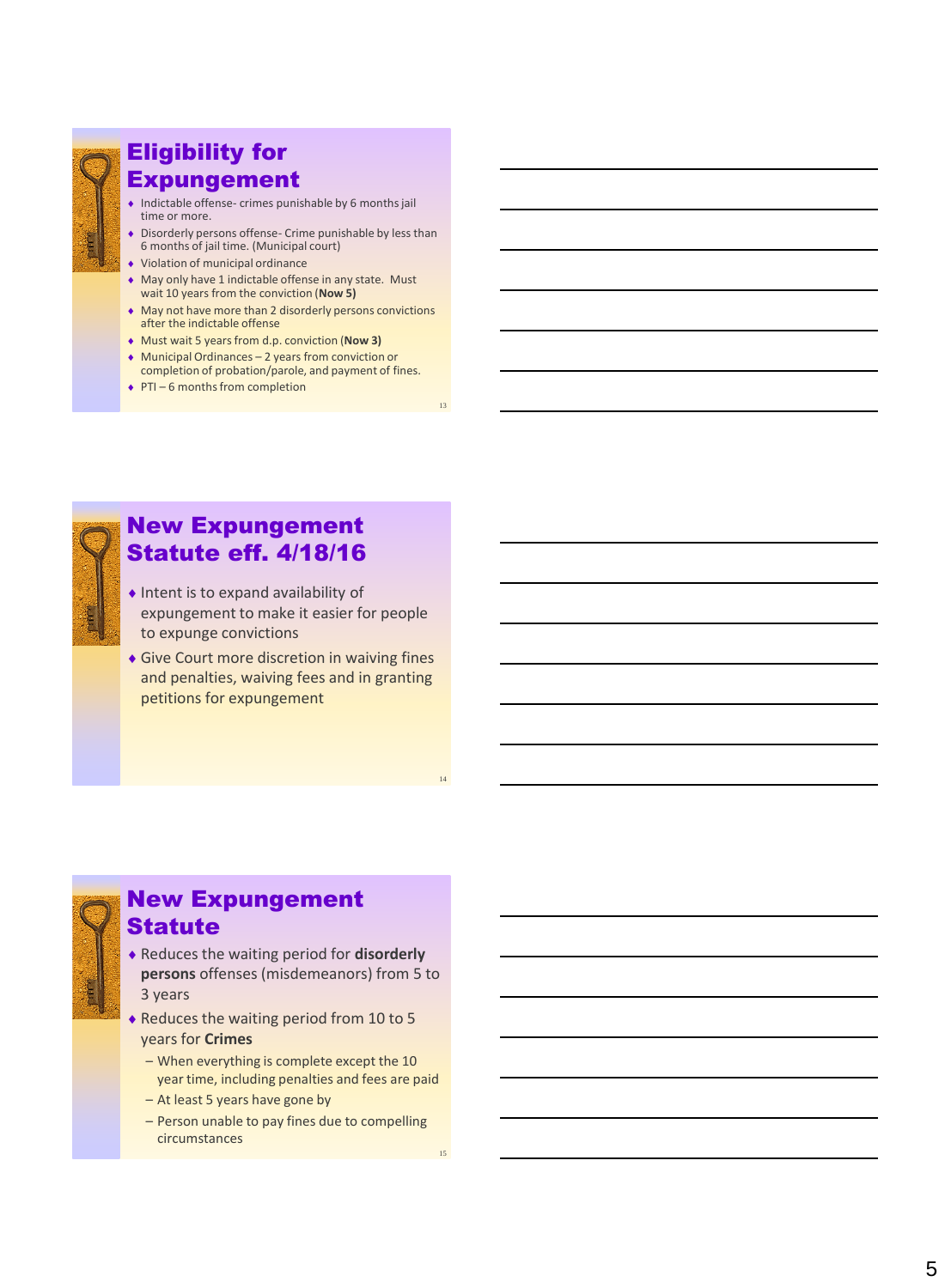

#### Not Eligible for Expungement

Not Guilty by Reason of Insanity (NGRI)

- Convictions which may not be expunged
	- Murder
	- Perjury
	- Kidnapping • False Swearing
	- Aggravated Sexual Assault
	- Human Trafficking (new)
	- Selling or Mfg. child pornography (new)
	- Robbery
	- Conspiracies or attempts to commit such crimes

16

17

• No Motor Vehicle including DUI



#### Arrests

- Arrest information can always be expunged
- ◆ Ensure that people do expunge arrest information that did not result in a conviction.
- Contact County Clerk's Office or go on njcourtsonline.org to check. Never assume that the dismissal is enough.



– www.njcourtsonline.org Ask person you are working with for information on past history with: Pre-Trial Intervention,<br>Expungement, Case Dismissal

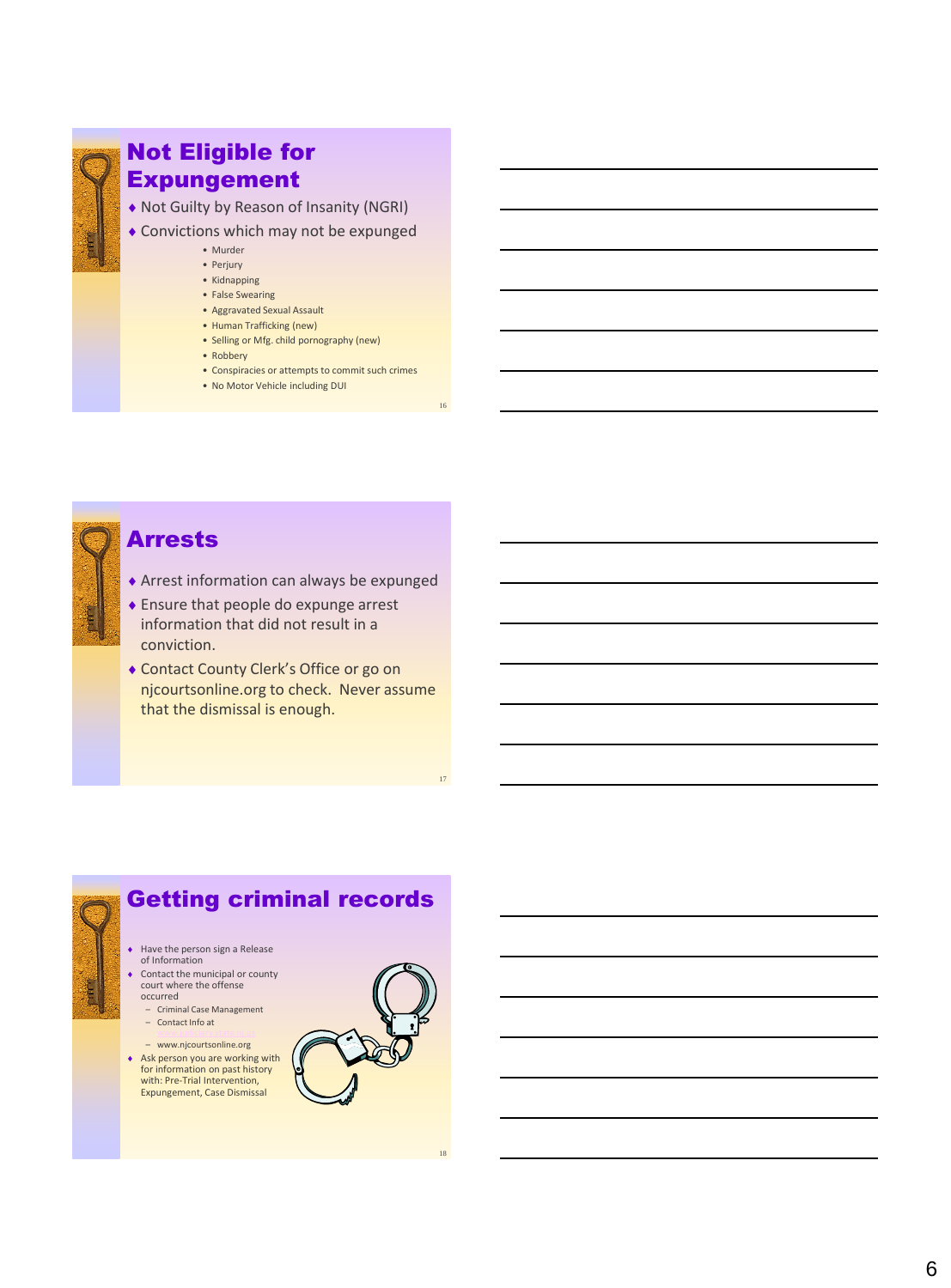

#### Megan's Law

Registration and Community Notification Laws

Convicted or Adjudicated Delinquent of a listed sex offense

All offenses that require Megan's Law Registration cannot be expunged



#### Under Current Law

 Tier Determination made by the Court: – Tier 1 low risk to reoffend

- Tier 2 Moderate risk to reoffend
- Tier 3 High risk to reoffend

Notification about Tier 3 offenders is made to employers by Prosecutor's Office



- Only some offenders end up on a registry that you can see
- All sex offenders register, but not all sex offender registrations are available on the internet registry
- All Tier 3s and some Tier 2s
- No tier 1 on internet

19

20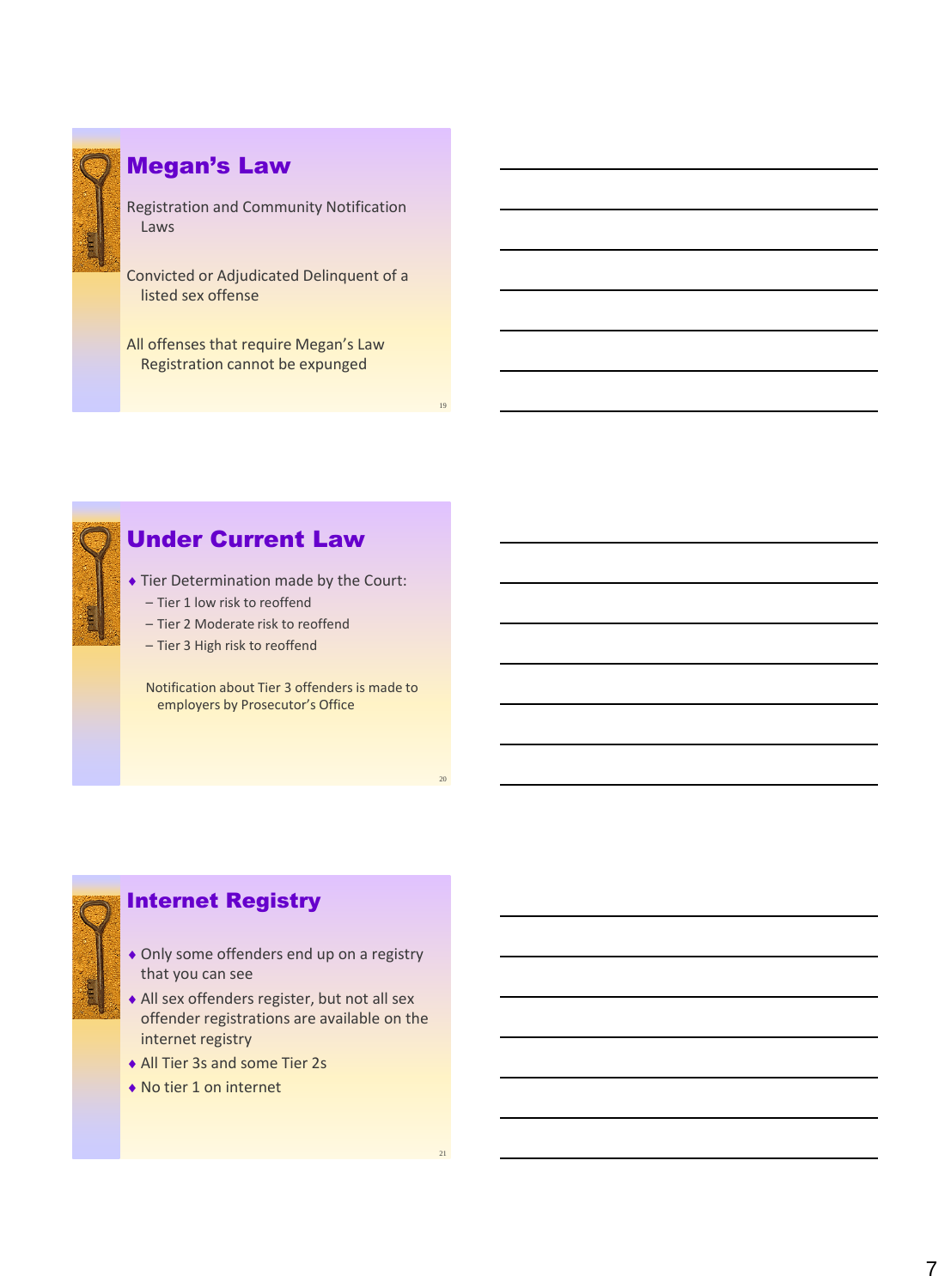

#### Parole Supervision for Life

- $\bullet$  In addition to registration and notification
- Mandatory sentence for some offenders convicted of certain sex offenses—**Not all persons subject to registration and notification are on PSL**
- Does not apply to juveniles



#### Parole Supervision for Life

- Individual will have a parole officer
- List of conditions to be met
- ◆ Only aspect of "Megan's Law" that impacts on a person's living arrangements and employment situation

23

## Job Developing

- Know your Jobseeker
	- Make sure the person has the skills to do the job and the environment is supportive
	- Consider Criminal History
	- Job match is key!
- Use your Network and Build New **Connections** 
	- Social Capital and Influential People
- Research employers and businesses – Do they hire people with a criminal past?
- ◆ Have patience
	- It may take some time and a lot of follow-up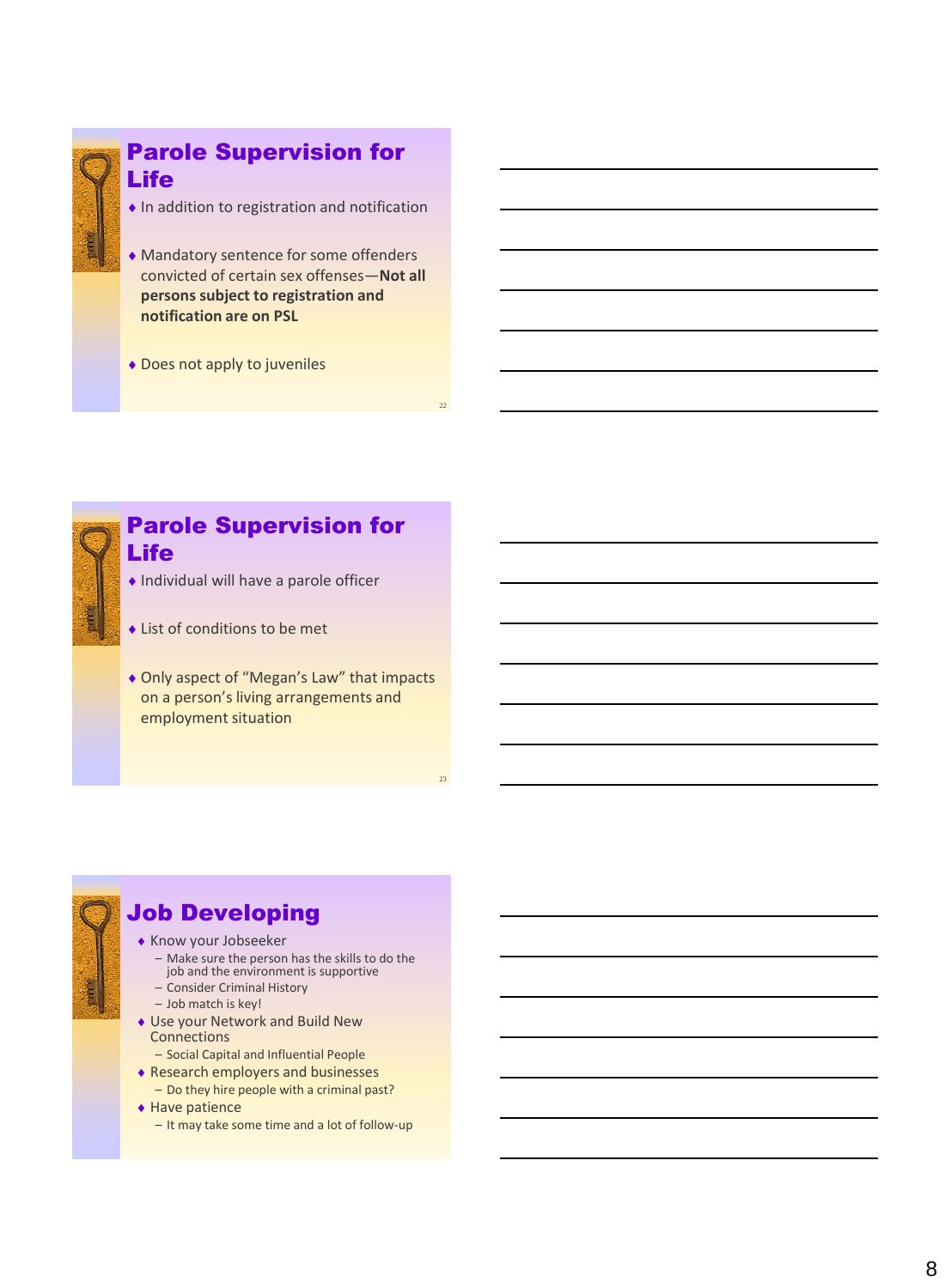

#### Discussing Criminal History with the Jobseeker

- ◆ Have you ever been arrested before? If so, for what?
- Where did you go to court?
- Did you have a Probation Officer? Parole officer? Explain.
- ◆ Have you ever been to jail? If so, Where? Why? When? How long?
- Do you have any documentation?



## Tips during the Interview

25

26

- Make a good First Impression
	- Dress the part – Have a good strong handshake
	- Make eye contact
- ◆ Be honest
	- Don't try to hide anything or make promises you can't fulfill
	- Most employers will have you sign off on a background check
- Focus on strengths and positive attributes
- What are some skills you have that sets you apart from other candidates? Community Involvement
	-
	- Volunteering? Social groups?
	- Religious groups?
	- Recreation?

#### How do I Explain?

- When someone asks about a criminal history:
	- Focus on what you've learned
	- Include any actions taken toward rehabilitation
		- Classes, earned a degree, other experiences that make you an asset to the business
	- Stay positive
	- Bring the conversation back to how you are the best fit for the job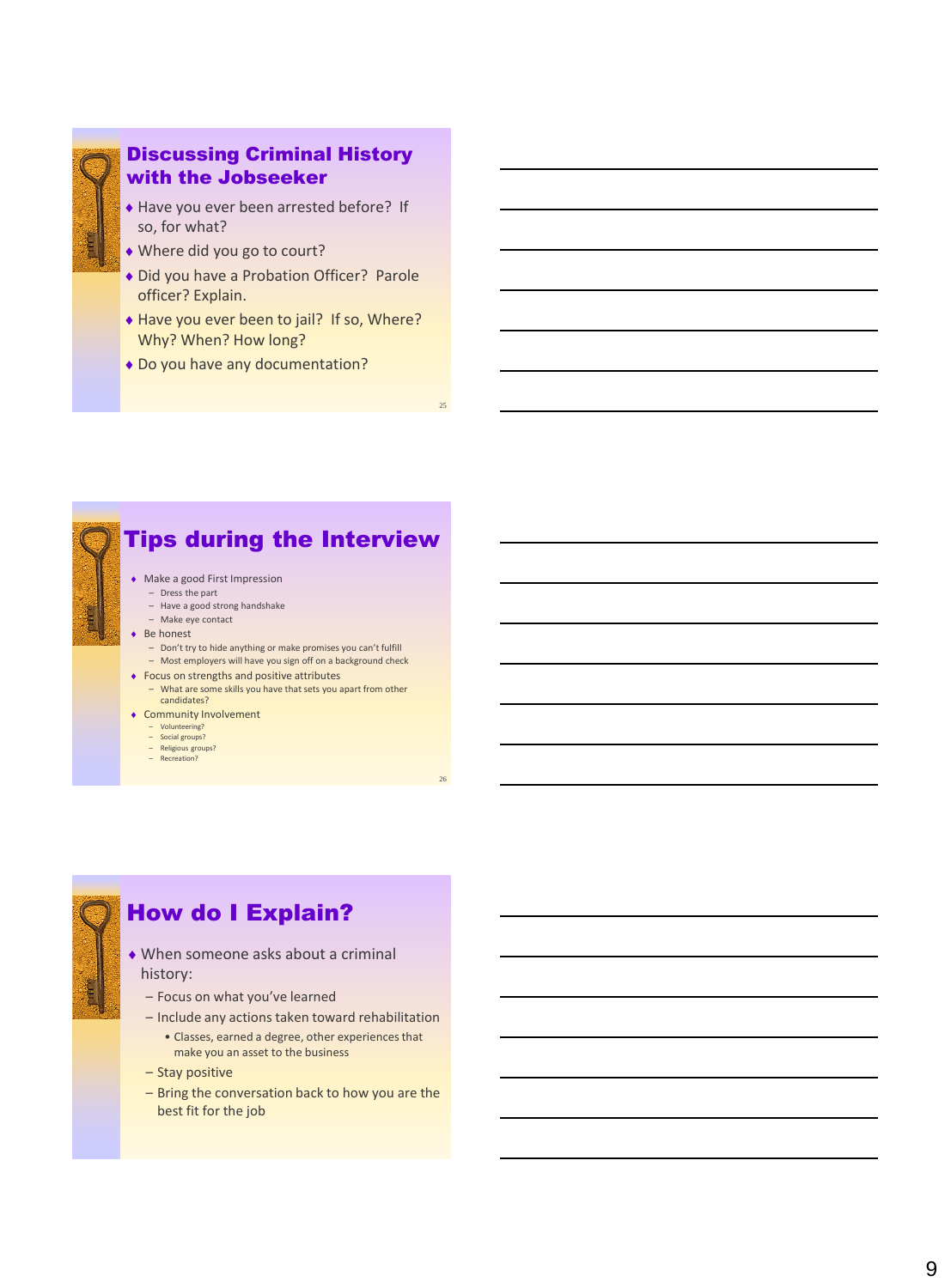

#### Ease Concerns

Employers usually have two things in common when they are hiring:

- 1. How will this help me make money?
- 2. How will this help me cut costs?
- Describe what makes you an ASSET
- Describe how you can help them cut costs

**Always maintain the relationship with the employer**

### The Application

# What can they ask?

29



#### Arrests and Criminal Convictions

- ◆ After March 1, 2015, employer with 15 or more employees may not ask about an applicant's criminal history until after the initial interview
- **Exceptions:** 
	- Job is in law enforcement, corrections, the judiciary, homeland security, or emergency management
	- Where a criminal record background check is required by law, rule, or regulation and where an arrest or conviction may preclude the applicant from holding the position
	- Position is part of an effort by the employer to hire persons who have been arrested or convicted of a crime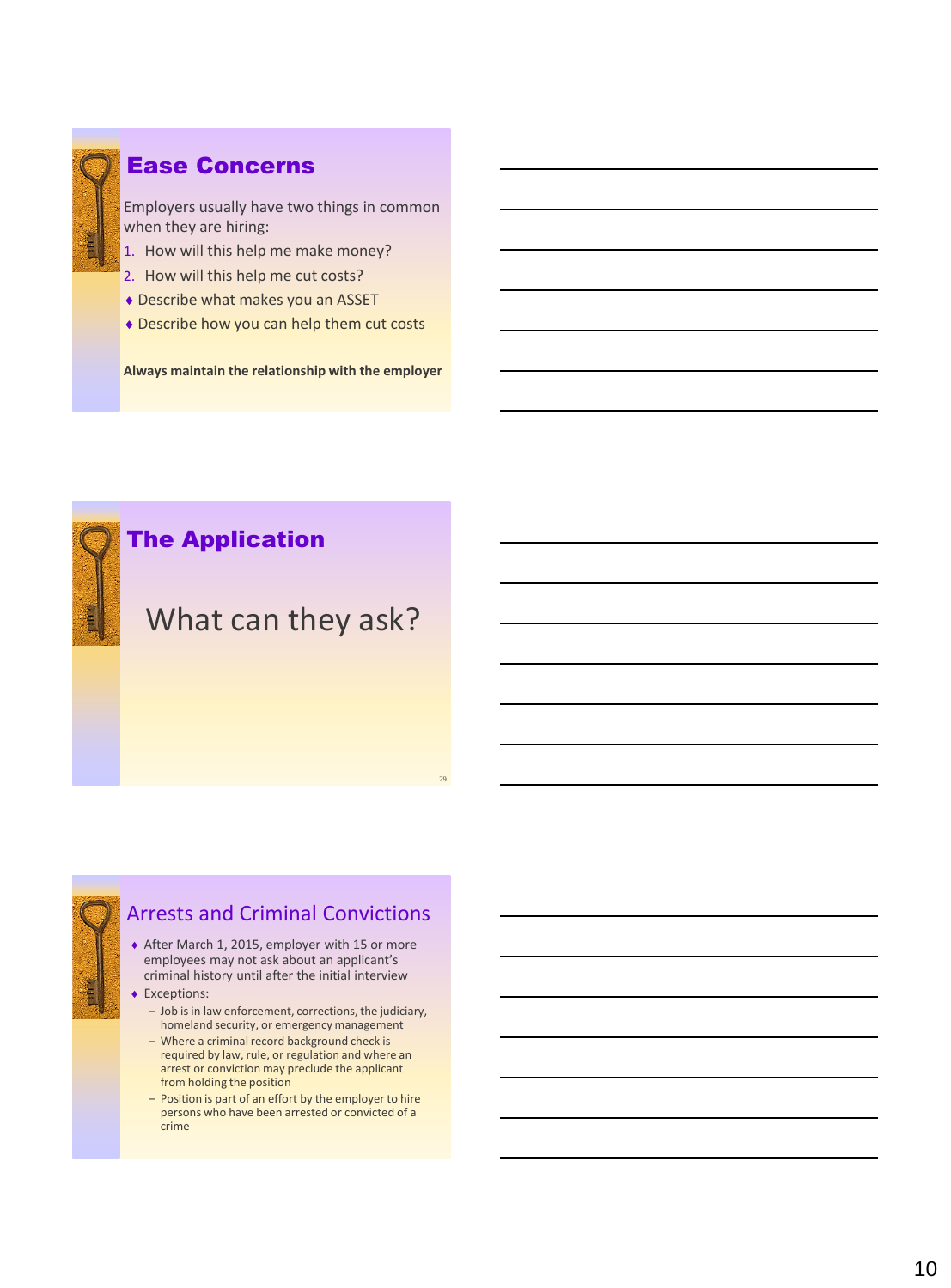





Do you have a criminal record?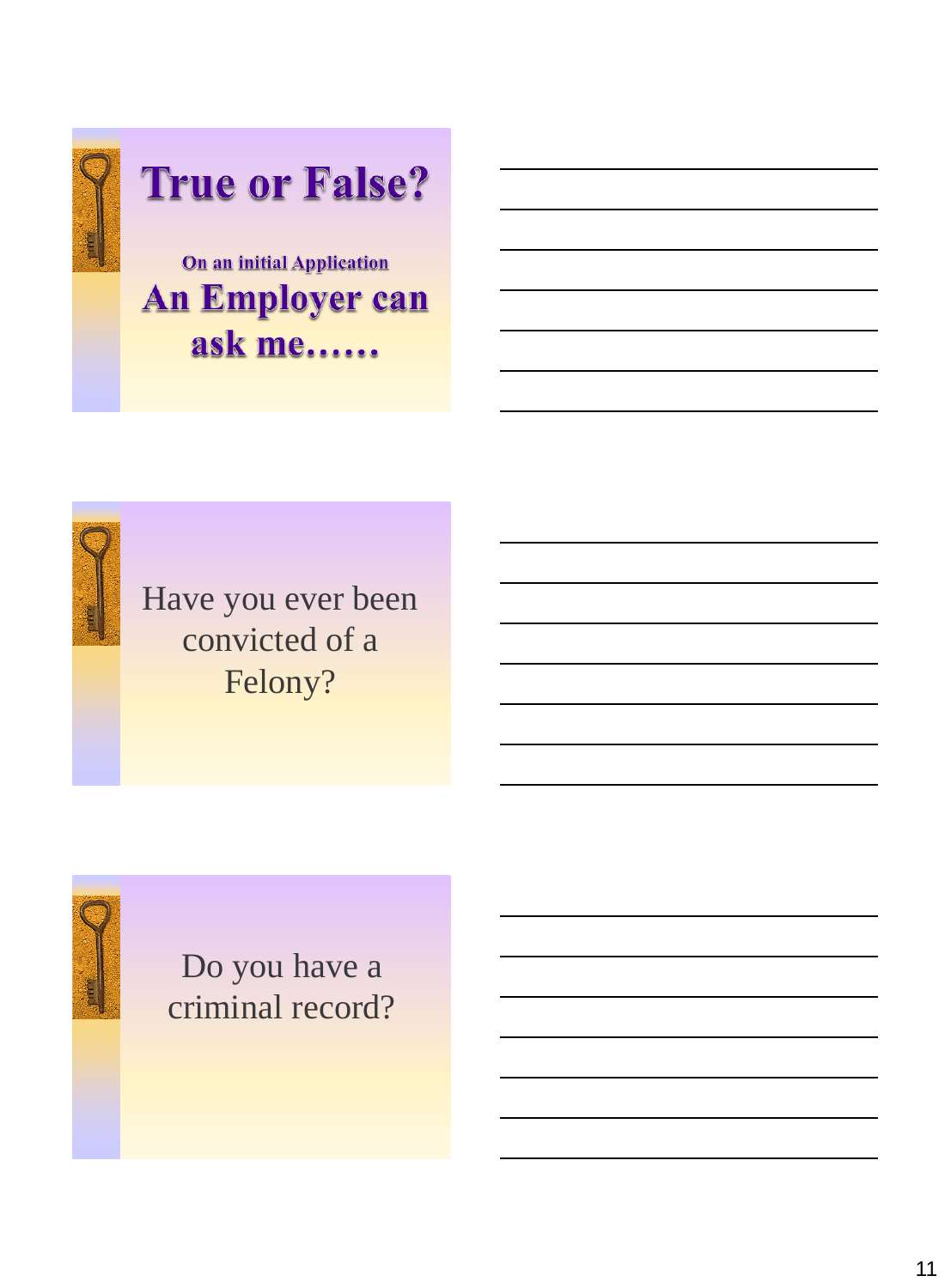

# Do you have a parole officer?



#### But, I Still Get These Questions!

- ◆ Why?
- Report your finding to the EEOC, advocacy groups, the HR department for that **Business**
- ◆ If possible, do not answer it
- ◆ If you must answer, how do you answer it? If legally they can't ask the question…..



#### Examples of Restricted **Occupations**

- •Airport Screener
- •Armored Car Crew
- •Bank Teller
- •Child Care
- •Delivery Driver
- •Public Safety Officer
- •Residential installers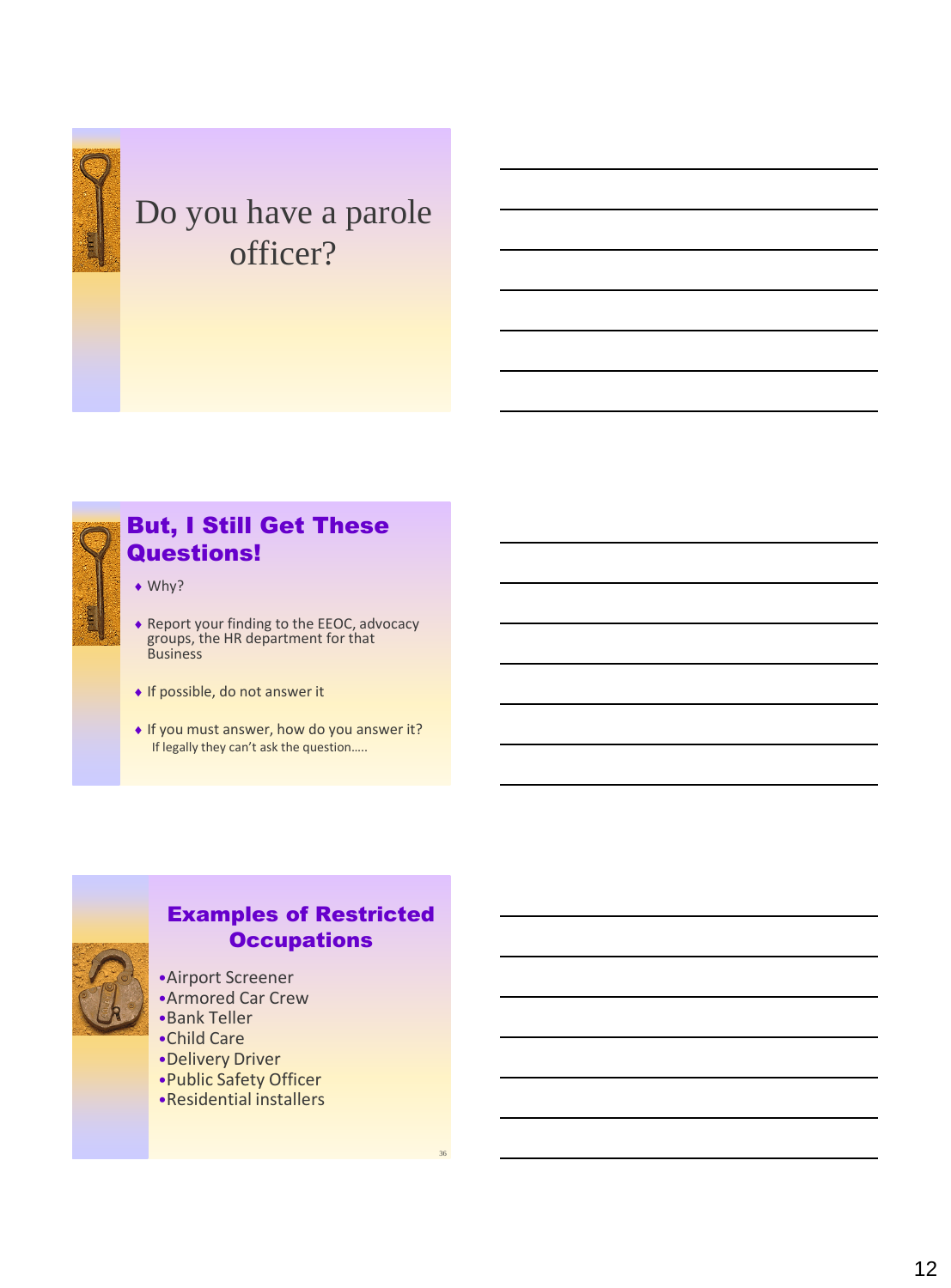

#### Take the long-term view

- An ex-offender needs to take the long view and have the faith and patience that the criminal matter will eventually be put behind them.
- A person must rebuild their résumé over time. And as time goes by, the criminal offense becomes less of a factor .
- Take some time to build skills that make you an attractive candidate to an employer.
- $\bullet$  Some times the dream job isn't readily available, recognize the steps you can take to get there.



#### Manager Feedback

- ◆ 31% of hiring managers recommended volunteering
- ◆ 68% percent of hiring managers recommended being up front and honest about the conviction and stress what was learned from it.
- ◆ 48% percent of hiring managers recommended being willing to work your way up.

#### Tax Credits

 The Work Opportunity Tax Credit (WOTC) is *a federal tax credit to reduce the federal tax liability of private for profit employers to be used as an incentive for employers to hire individuals from eight different targeted groups*: TANF recipients, veterans, **ex-felons**, high risk youth, summer youth, Food Stamp recipients, SSI recipients, and **vocational rehabilitation referrals**.

www.nj.gov/labor/

37

38

Career Builder 2012